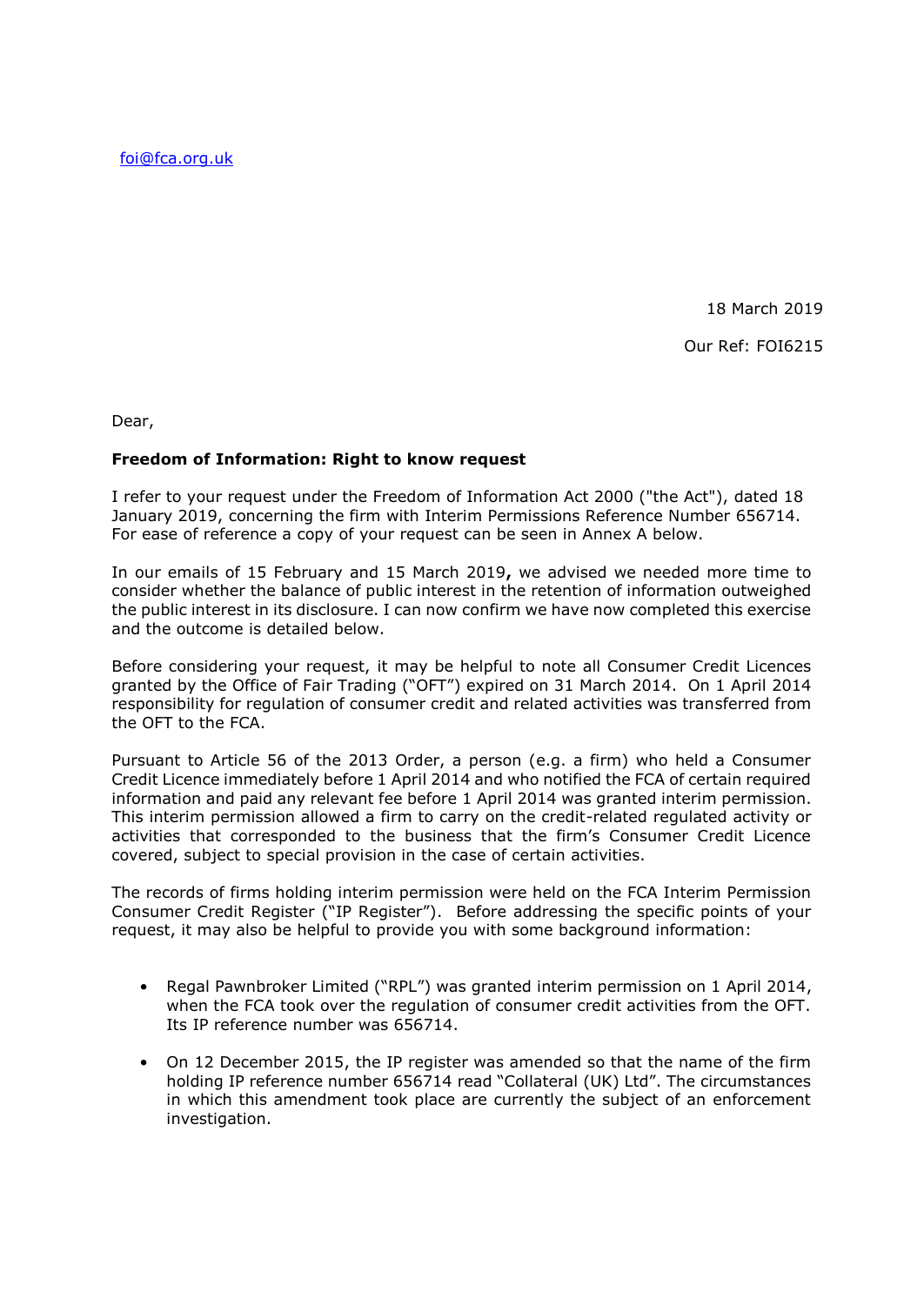- On 23 March 2016, an application for authorisation was made by an entity called Collateral (UK) Ltd. This entity claimed that it held IP reference number 656714, the number given to RPL.
- No IP reference was ever given by the FCA to an entity called Collateral (UK) Ltd, and neither was this firm ever regulated by the OFT.
- On 29 January 2018, the entry on the IP register in relation to IP reference number 656714 was amended by the FCA to show that it referred to RPL and that RPL's interim permission had lapsed on 31 April 2016.
- Collateral (UK) Ltd and RPL were both controlled by the same individual.

Turning now to your request, I can confirm that we hold the information you are seeking, and our response is as follows:

*I would like to know when changes were made to the FCA register entry (including the FCA Interim Permission Consumer Credit Register) for the company with the interim registration code 656714.*

*This company was known as Collateral UK and also as Regal Pawnbroker. Can you please detail when changes were made to the register regarding:*

### *a) the name of the company on the registration*

The information recorded on the IP Consumer Credit Register is as follows:

1/4/2014: Regal Pawnbroker Limited (RPL)was added to the IP Register 12/12/2015: name changed to Collateral (UK) Limited. 29/01/2018: name changed to Regal Pawn Broker Limited, then corrected to the right name Regal Pawnbroker Limited.

## *b) the permissions of the company*

No changes to the permissions were made. The permission displayed was: "Entering into a regulated credit agreement as lender; and exercising, or having the right to exercise, the lender's rights and duties under a regulated credit agreement".

#### *c) any other information displayed on the register*

All info displayed in the register can be seen at the link:<https://register.fca.org.uk/>

If you are unhappy with the decision made in relation to your request, you have the right to request an internal review. If you wish to exercise this right you should contact us within 40 working days of the date of this response.

If you are not content with the outcome of the internal review, you also have a right of appeal to the Information Commissioner at Information Commissioner's Office, Wycliffe House, Water Lane, Wilmslow, Cheshire SK9 5AF. Telephone: 01625 545 700. Website: www.ico.org.uk

Yours sincerely,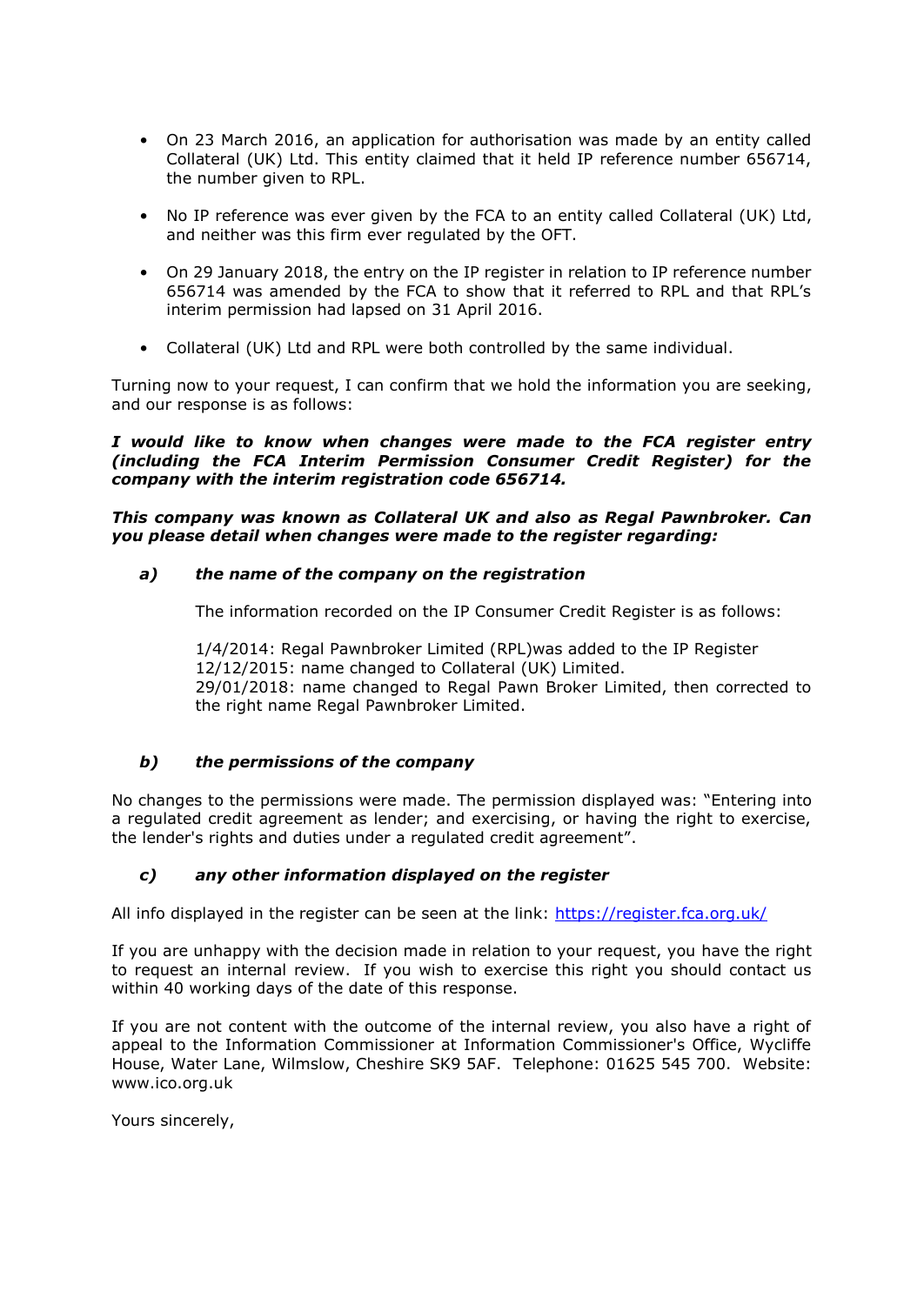# **Information Disclosure Team**

Financial Conduct Authority